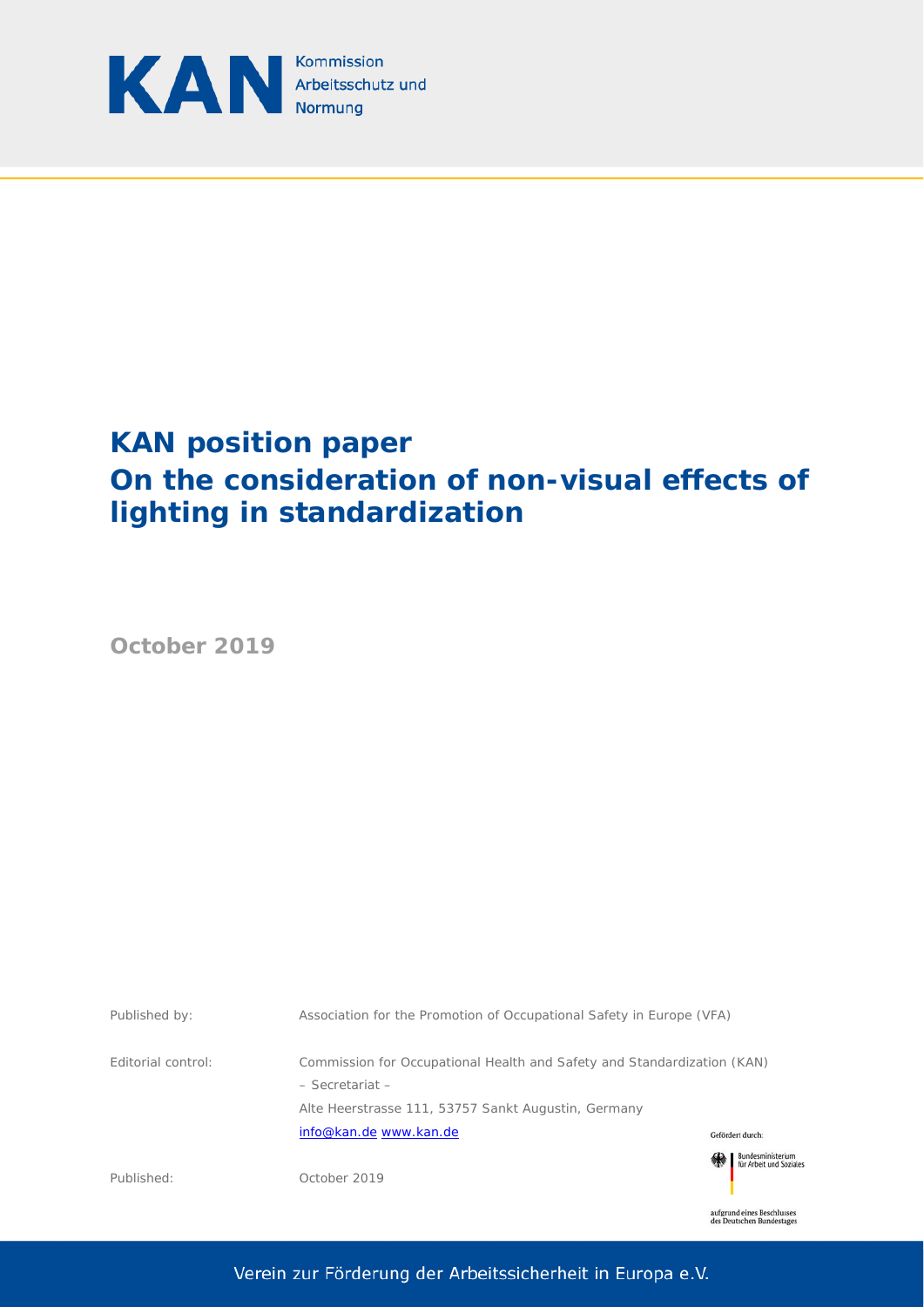

# **1 KAN position paper**

The non-visual effects of artificial lighting are a topic with a bearing upon the safety and health of workers at work. If standardization activity in this area is planned, the German government's policy document concerning the role of standardization in the safety and health of workers at work [1] requires consideration first to be given to what extent such standardization is permissible.

#### **Product**

 $\overline{a}$ 

Standards may describe product requirements concerning components for a lighting system (e.g. lamps, luminaires and control units). The clause of the standard governing the user information generally requires the manufacturer to provide the necessary information on the intended and safe use of his product. Accordingly, the manufacturer's user information must describe any possible hazards that may be caused by the intentional use of non-visual effects when his products are used.

#### **Use in company operations**

The content of DIN SPEC 67600:2013-04 (technical report), Biologically effective illumination – Design guidelines<sup>1</sup>, is based in part upon inadequately validated findings. It follows that:

- Other standards or specifications should not make reference to DIN SPEC 67600 (technical report)
- The planning recommendations formulated in DIN SPEC 67600 (technical report) do not constitute a validated basis for implementation in companies of the German ASR A3.4 technical rule concerning lighting [2].

In order for consideration to be given to the non-visual effects of light, the following documents should be referred to during the planning of artificial lighting at work premises:

- Recommendations by the ASTA committee for working premises on artificial biologically effective lighting in work premises [3]
- DGUV Informative document 215-220 on the non-visual effects of light upon human beings [4]

<sup>1</sup> The DIN SPEC 67600 technical report was produced by the NA 058-00-27 AA working committee, Effect of light on human beings, of the DIN Standards Committee Lighting Technology (FNL) in accordance with the technical report procedure. The technical report is currently undergoing revision (2019).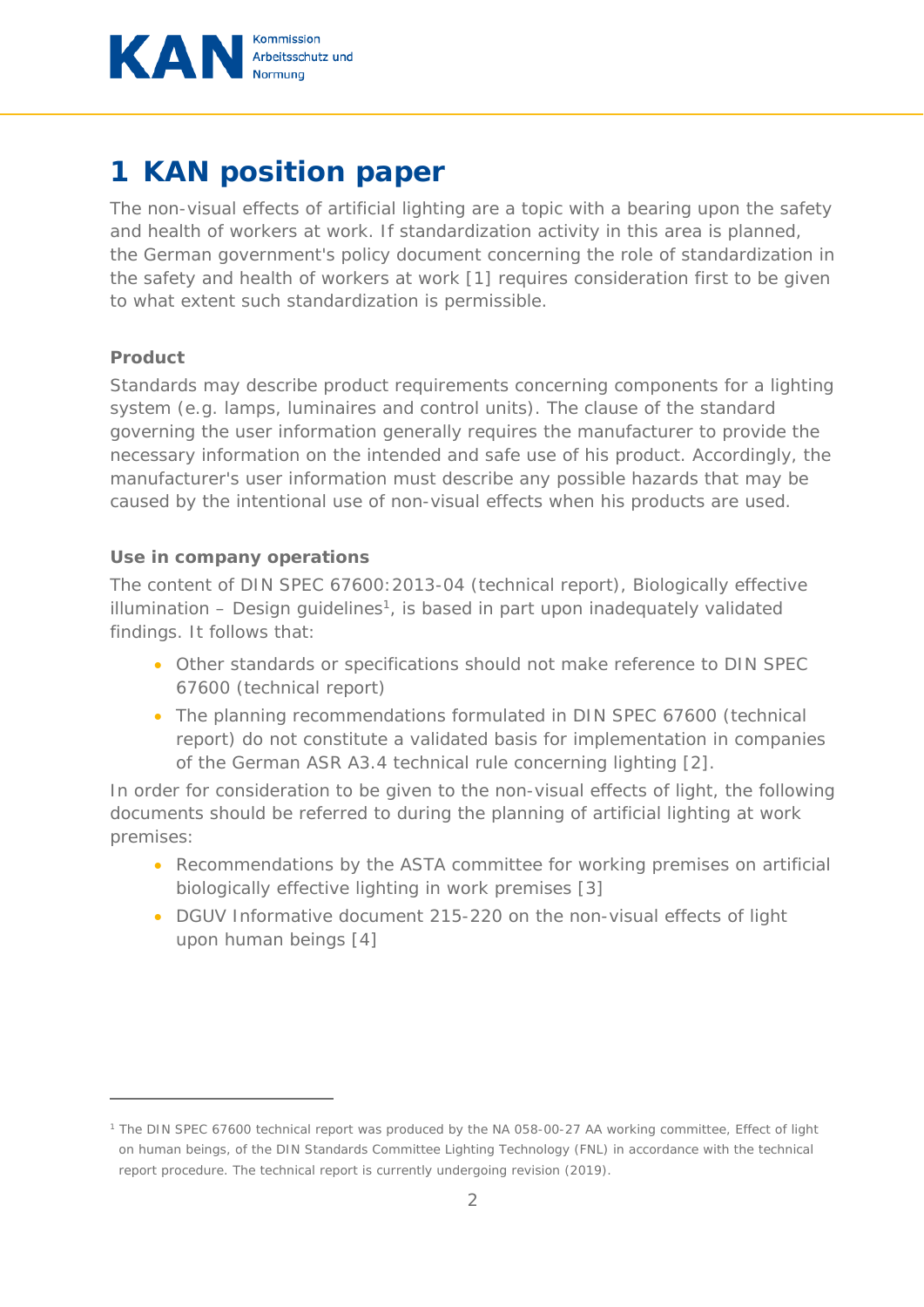

#### **Research**

 $\overline{a}$ 

OSH-related research should be continued, and where possible long-term studies performed.<sup>2</sup>

#### **Dialogue between the stakeholders**

Dialogue between all stakeholders should be continued.

This KAN position paper is reviewed at regular intervals and where appropriate brought into line with the latest developments.

### **2 Background**

Light not only has the basic function of making human vision possible; it also has non-visual effects (for example upon the human biological clock). This applies both to daylight and to light from any artificial source, regardless of whether the nonvisual effects are caused unintentionally by conventional lighting, or intentionally by a form of lighting planned and used for this purpose. These non-visual effects of light are described in more detail in DGUV Informative document 215-220.

Natural light in the form of daylight is an important factor for safe and healthy workplaces. Artificial lighting is not entirely able to replicate its properties. Nevertheless, supplementary, artificial lighting solutions must be found where needed. Should lighting systems not be used appropriately, they may present a hazard to health, for example during night or shift work. Workplaces must always be illuminated such that safe and healthy work is possible.

Lighting solutions that intentionally exploit the visual, emotional and in particular non-visual effects of artificial lighting are now referred to as human-centric lighting (HCL), particularly by the lighting industry [6].

<sup>2</sup> Research issues necessitating consideration from the occupational safety and health perspective are listed for example in the KAN Study entitled Validated OSH-related findings concerning the non-visual effect of light upon human beings, literature review [5]. The study also contains important information on the conducting of similar studies.